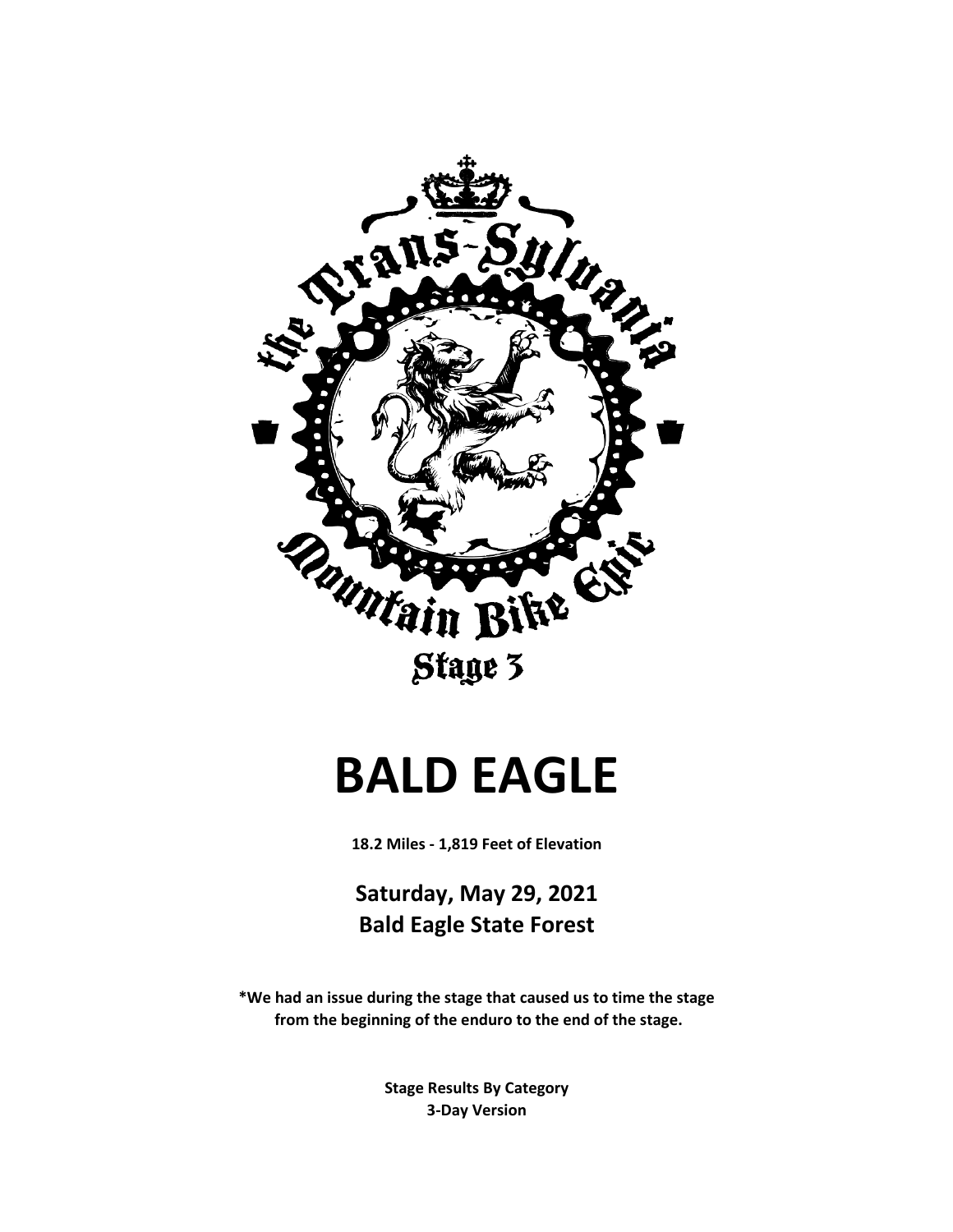## **OPEN MEN**

| <b>RANK</b>    | <b>BIB</b> | <b>NAME</b>               | <b>TIME</b> | <b>AGE</b> | <b>CITY, STATE</b>            |
|----------------|------------|---------------------------|-------------|------------|-------------------------------|
| 1              | 315        | <b>JORDEN WAKELEY</b>     | 00:17:22.85 | 31         | <b>GRAYLING, MI</b>           |
| $\overline{2}$ | 311        | <b>MATT MOLLO</b>         | 00:18:15.53 | 38         | <b>IPSWICH, MA</b>            |
| 3              | 308        | <b>JOSH KUNZ</b>          | 00:18:51.77 | 34         | <b>MANSFIELD, OH</b>          |
| 4              | 312        | <b>TOM RUTKOWSKI</b>      | 00:20:57.64 | 35         | <b>WHITE PLAINS, NY</b>       |
| 5              | 314        | <b>RYAN SINGER</b>        | 00:21:26.12 | 32         | MILLVILLE, PA                 |
| 6              | 305        | <b>ERIC GOLIKE</b>        | 00:22:23.99 | 34         | <b>CHAPEL HILL, NC</b>        |
| 7              | 363        | <b>DAKOTA BROCKWAY</b>    | 00:22:33.42 | 25         | <b>STATE COLLEGE, PA</b>      |
| 8              | 301        | <b>LARRY ALVAREZ</b>      | 00:24:04.07 | 38         | <b>SOUND BEACH, NY</b>        |
| 9              | 306        | <b>TIM GRESH</b>          | 00:26:25.88 | 35         | <b>KENNETT SQUARE, PA</b>     |
| 10             | 307        | <b>DALE HARNEY</b>        | 00:27:23.48 | 38         | <b>BETHANY, CT</b>            |
| 11             | 300        | <b>WILL AJA</b>           | 00:28:00.64 | 31         | <b>COLLEGEVILLE, PA</b>       |
| 12             | 304        | <b>CURTIS FARWELL</b>     | 00:30:03.80 | 34         | <b>COTTONWOOD HEIGHTS, UT</b> |
| 13             | 302        | <b>JUSTIN BOEHRET</b>     | 00:30:23.90 | 40         | <b>SCHWENKSVILLE, PA</b>      |
| <b>DNS</b>     | 303        | <b>CHRIS DIMBERG</b>      | <b>DNS</b>  | 37         | <b>EASTON, PA</b>             |
| <b>DNS</b>     | 359        | <b>CHRISTOPHER WYNNYK</b> | <b>DNS</b>  | 37         | <b>WASHINGTON, DC</b>         |
| <b>DNS</b>     | 310        | <b>EVALDO LIBERATO</b>    | <b>DNS</b>  | 30         | <b>LONG BRANCH, NJ</b>        |

## **OPEN WOMEN**

| <b>RANK</b>    | <b>BIB</b> | <b>NAME</b>                    | <b>TIME</b> | <b>AGE</b> | <b>CITY, STATE</b>        |
|----------------|------------|--------------------------------|-------------|------------|---------------------------|
| $\mathbf{1}$   | 360        | <b>CLEMENTINE NIXON</b>        | 00:21:59.88 | 36         | PHILADELPHIA, PA          |
| $\overline{2}$ | 333        | <b>ALEXANDRA CAMPBELLFORTE</b> | 00:22:27.86 | 40         | <b>FREDERICK, MD</b>      |
| 3              | 337        | <b>CINDEY COPLEY</b>           | 00:23:49.17 | 40         | <b>NORTH ABINGTON, PA</b> |
| $\overline{a}$ | 334        | <b>SHANNON CHORLEY</b>         | 00:26:58.71 | 38         | <b>GAINESVILLE, FL</b>    |
| 5              | 336        | <b>HEATHER COMPTON</b>         | 00:28:18.58 | 46         | <b>GRAYLONG, MI</b>       |
| 6              | 340        | <b>MARIA LOGAN</b>             | 00:28:32.94 | 30         | <b>ALEXANDRIA, VA</b>     |
| 7              | 332        | <b>ERIN BREISACHER</b>         | 00:30:13.27 | 32         | <b>ROANOKE, VA</b>        |
| 8              | 338        | <b>AMANDA JENKINS</b>          | 00:40:03.69 | 34         | <b>ROCKVALE, TN</b>       |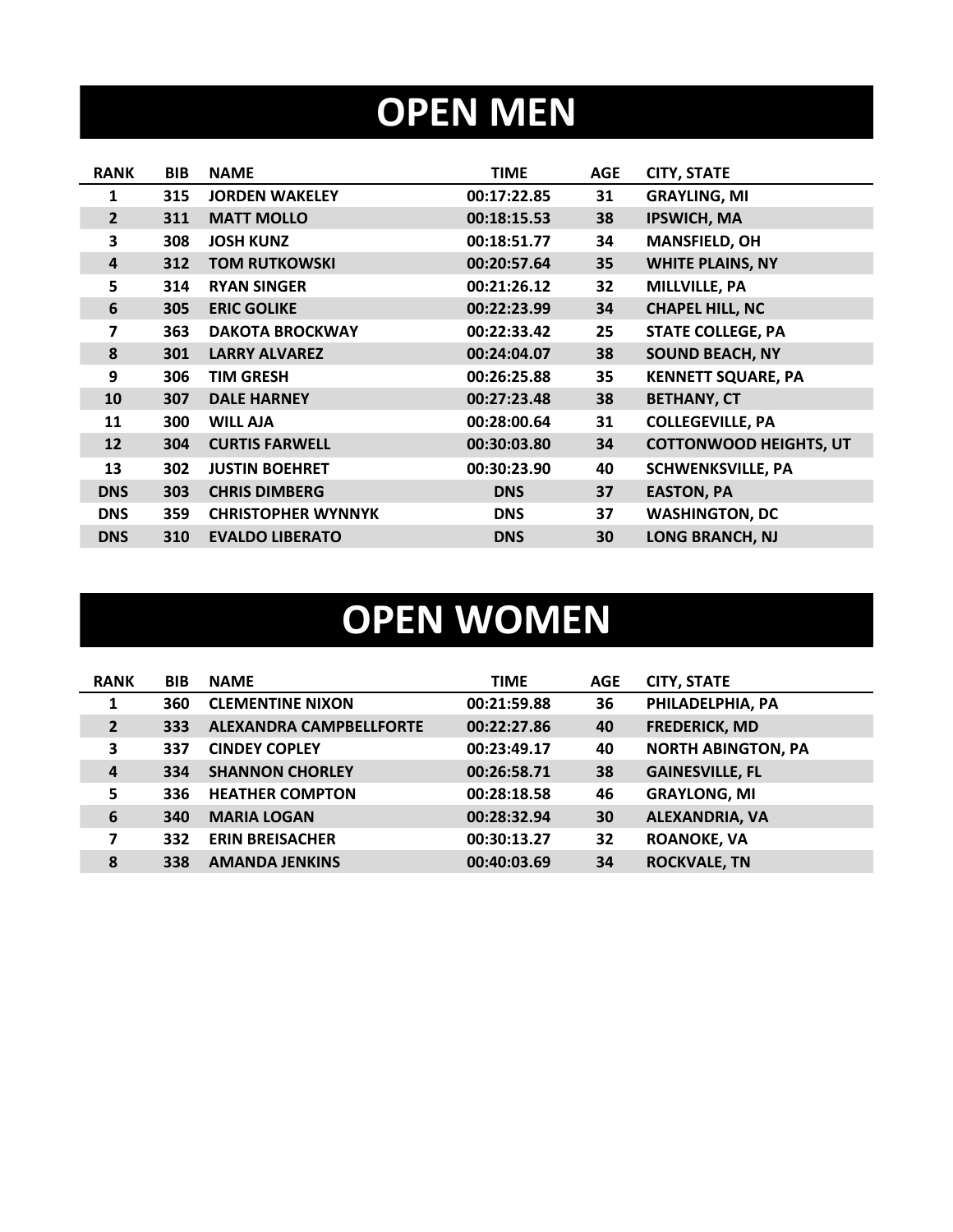## **MEN 40-49**

| <b>SUGAR MOUNTAIN, NC</b> |
|---------------------------|
|                           |
|                           |
| SOUTH BLOOMINGVILLE, OH   |
|                           |
|                           |
|                           |
|                           |
|                           |
|                           |

# **MEN 50+**

| <b>RANK</b>    | <b>BIB</b> | <b>NAME</b>            | <b>TIME</b> | <b>AGE</b> | <b>CITY, STATE</b>          |
|----------------|------------|------------------------|-------------|------------|-----------------------------|
|                | 326        | <b>DON BUCKLEY</b>     | 00:25:43.80 | 52         | LOGAN, OH                   |
| $\overline{2}$ | 327        | <b>WILLIAM FARWELL</b> | 01:00:50.12 | 59         | <b>BOALSBURG, PA</b>        |
| <b>DNS</b>     | 329        | <b>ERIK LENZING</b>    | <b>DNS</b>  | 61         | <b>PINE GROVE MILLS, PA</b> |
| <b>DNS</b>     | 328        | <b>ANDREW HARRISON</b> | <b>DNS</b>  | 59         | <b>AVONDALE, PA</b>         |
| <b>DNS</b>     | 330        | <b>DAVID MEYERS</b>    | <b>DNS</b>  | 52         | <b>WEST GROVE, PA</b>       |

#### **WOMEN 40+**

| <b>RANK</b>    | <b>BIB</b> | <b>NAME</b>                  | <b>TIME</b> | <b>AGE</b> | <b>CITY, STATE</b>        |
|----------------|------------|------------------------------|-------------|------------|---------------------------|
| 1              | 344        | <b>ANNE AUGUST</b>           | 00:24:54.03 | 50         | PITTSFORD, NY             |
| $\overline{2}$ | 352        | <b>DEBORAH LEEDALE-BROWN</b> | 00:25:57.94 | 49         | PHILADELPHIA, PA          |
| 3              | 346        | <b>LIZ BEGOSH</b>            | 00:26:07.81 | 45         | <b>MILLVILLE, PA</b>      |
| 4              | 356        | <b>KARIN REEVE</b>           | 00:27:52.46 | 44         | <b>MORRISTOWN, NJ</b>     |
| 5              | 349        | <b>MARIA DZIEMBOWSKA</b>     | 00:28:12.83 | 45         | <b>KENNETT SQUARE, PA</b> |
| 6              | 355        | <b>MELISSA PEREZ</b>         | 00:28:44.98 | 40         | <b>SUMMERFIELD, FL</b>    |
| 7              | 350        | <b>JENNY ELDER BRADY</b>     | 00:29:51.46 | 49         | <b>ALLENTOWN, NJ</b>      |
| 8              | 345        | <b>KIMARIE BECKER</b>        | 00:30:08.66 | 54         | <b>WADING RIVER, NY</b>   |
| 9              | 353        | <b>RACHEL LIBERATORE</b>     | 00:31:16.75 | 44         | <b>HUNTINGTON, NY</b>     |
| <b>DNS</b>     | 348        | <b>ANDREA DEVINE</b>         | <b>DNS</b>  | 44         | <b>CROZET, VA</b>         |
| <b>DNS</b>     | 347        | <b>LISA COSTELLO</b>         | <b>DNS</b>  | 51         | NILES, OH                 |